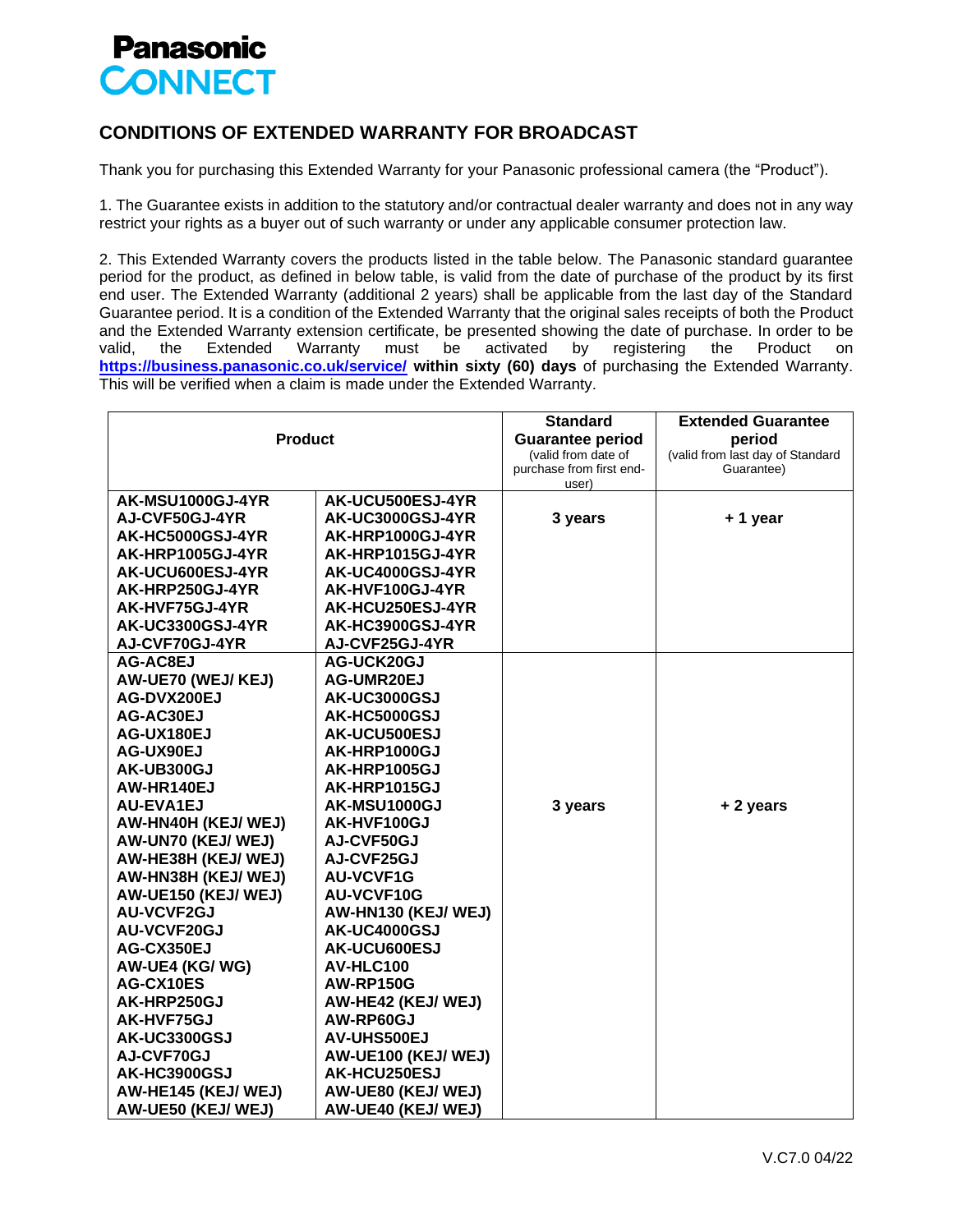

| AW-UE20 (WE/KE)                                                                                                                                  | AW-HE20 (WE/KE)                                                                                              |         |           |
|--------------------------------------------------------------------------------------------------------------------------------------------------|--------------------------------------------------------------------------------------------------------------|---------|-----------|
| AT-KC10C1G-3YR                                                                                                                                   |                                                                                                              | 2 years | + 1 year  |
| AW-HE40 (HWEJ/ HKEJ/<br><b>SWEJ/SKEJ)</b><br>AV-HS60 (U2E/ C2E/ C3G)                                                                             | AW-HE130 (WEJ/KEJ)<br>AT-KC10C1G                                                                             | 2 years | + 2 years |
| AW-HE40 (HWEJ-5YR/<br>HKEJ-5YR/ SWEJ-5YR/<br>SKEJ-5YR)<br><b>AW-HE130 (WEJ-5YR/</b><br>KEJ-5YR)<br><b>AV-HS60 (U2E-5YR/</b><br>C2E-5YR/ C3G-5YR) | <b>AW-RP50 (E/ EJ)</b><br><b>AW-RP120 (G/ GJ)</b><br>AG-CVF15G<br><b>AK-HRP200 (G/ GJ)</b><br>AT-KC10C1G-5YR | 2 years | + 3 years |

3. The Extended Warranty covers breakdowns due to initial manufacturing or design faults of the Product. During the Extended Warranty period, Panasonic will repair the Product free of charge or replace defective parts. At its option, Panasonic may replace the Product. Any exchanged product or parts replaced under this Extended Warranty become the property of Panasonic.

4. The purchaser's sole and exclusive remedy against Panasonic under this Extended Warranty is for the repair of the Product or any parts (or, at Panasonic's discretion, replacement of the Product or any defective part or parts thereof or a total or partial refund). No other remedy, including, without limitation, any claim for incidental or consequential damage or loss of whatsoever nature, shall be available to the purchaser.

5. Excluded from the Extended Warranty are:

- (i) Accessories, such as but not limited to remote controls, filters and cables and any products or parts which have a limited natural life or are considered consumable, such as batteries. Exchangeable Lenses are covered by the original Manufacturer's warranty.
- (ii) Defects resulting from failure to use the Product in accordance with the operating instructions or the technical and/or safety standards of the country where the Product is used.
- (iii) Defects caused by accident, fire, neglect, misuse, wear and tear, improper use, improper installation, smoke contamination, laser burn, introduction of liquid or other foreign matter into the product or occurring during transportation to or from the purchaser.
- (iv) Defects caused by the use of non‐Panasonic parts or accessories or caused by adjustment, repair, modification or dismantling by a person not so authorized by Panasonic.

6. In the unlikely event your Product fails, please first check the "Trouble‐Shooting" section of the Operating Instructions. If after checking the Operating Instructions, you consider that the Product is defective, submit an online repair order on https://business.panasonic.co.uk/service, alternatively, please contact Panasonic's Central Service Team either by email on [business.service@eu.panasonic.com](mailto:business.service@eu.panasonic.com) or by phone, together with this Extended Warranty and proof of date of purchase. Local telephone contact numbers can be found on [https://business.panasonic.eu/telephone-service.](https://business.panasonic.eu/telephone-service)

7. This Extended Warranty is only valid in the territories of the

European Union, European Economic Area, Albania, Andorra, Bosnia and Herzegovina, Kosovo, Republic of North Macedonia, Monaco, Montenegro, San Marino, Serbia, Switzerland and the United Kingdom for products purchased and used solely within these countries, and which originally have been put on the market in any of these countries by a company within the Panasonic Group.

8. If the country of use is different to the country of purchase, service will be provided in accordance with the terms and conditions applicable in the country of use, except where the guarantee period in the country of purchase is longer than that in the country of use, in which case the guarantee period shall be that in the country of purchase.

9. This Extended Warranty can be cancelled within sixty (60) days of purchasing the Extended Warranty. Once a claim has been made under the Extended Warranty, it is no longer possible to cancel the Extended Warranty.